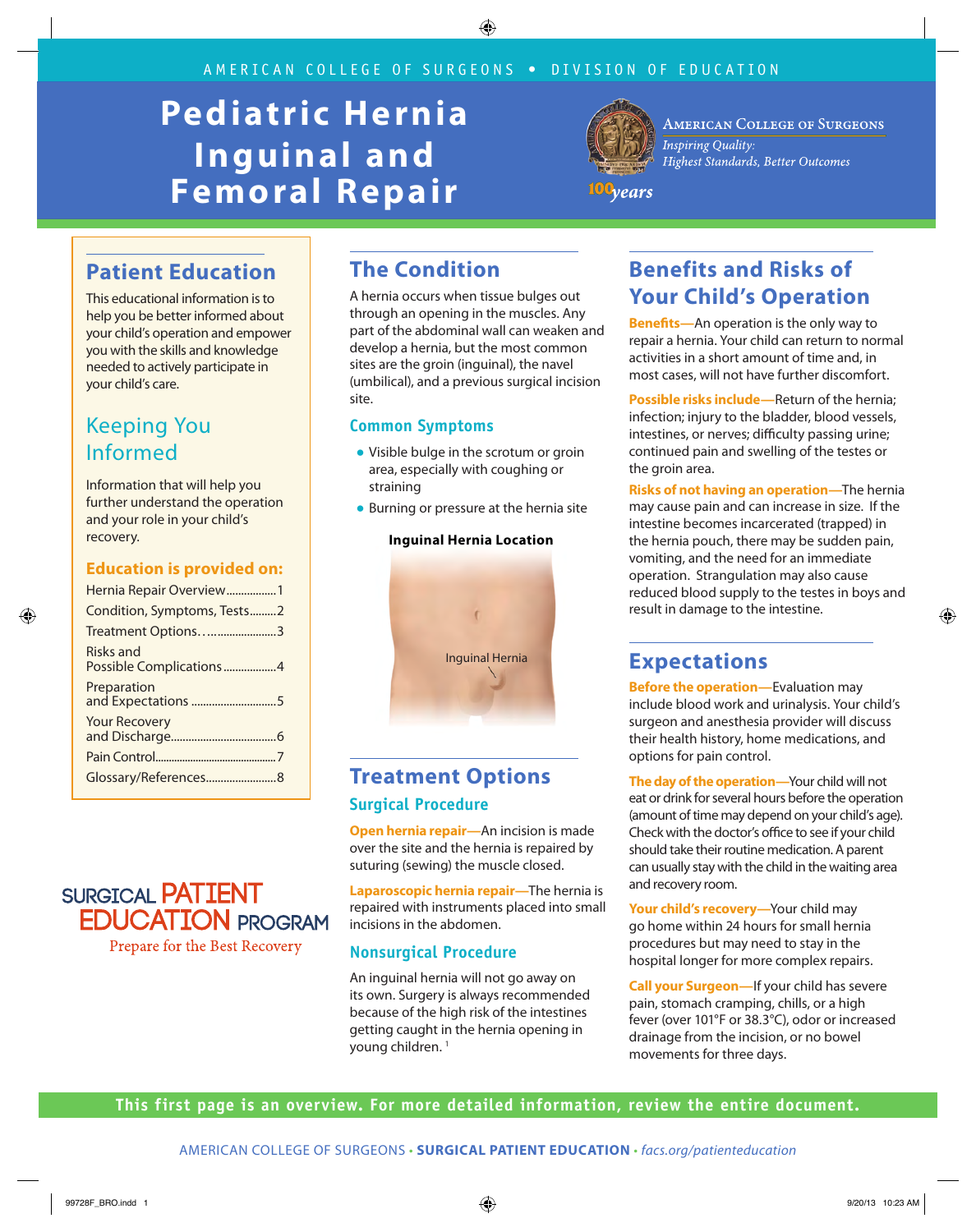# **The Condition, Symptoms, and Diagnostic Tests**

## Keeping You Informed

#### **Recognizing Hernias in children**

Inguinal hernias occur:

- In 5 of 100 full-term and 30 of 100 preterm infants
- 10 times more frequently in boys<sup>5</sup>
- More frequently on the right (75%), less often on the left (25%), or on both sides of the groin (15%)<sup>6</sup>

Incarceration can occur in about 10% of pediatric inguinal hernias and increases to 30% in premature infants. Incarceration may result in severe complications if not repaired.<sup>7</sup>

### **Other medical**

**disorders** that have symptoms similar to hernias include: enlarged lymph nodes, cysts, and testicular problems such as scrotal hydrocele.<sup>8</sup>



Front view of a girl with an Inguinal Hernia



Front view of a boy with an Inguinal Hernia

#### **Hernia Location**



# **The Condition**

#### **The Hernia**

An **inguinal hernia** occurs when part of the intestine bulges through a gap near the groin. A **reducible hernia** can be pushed back into the opening. When intestine or abdominal tissue fills the hernia sac and cannot be pushed back, it is called **irreducible** or **incarcerated**. A hernia is **strangulated** if the intestine is trapped in the hernia pouch, and the blood supply to the intestine is decreased. **This is a surgical emergency.**<sup>2</sup>

There are two types of **groin hernias**:

**Inguinal hernias** are the most common type of all hernias. They appear as a bulge in the groin or scrotum and are more common in boys.

A **Femoral hernia** appears as a bulge in the groin, upper thigh, or labia (skin folds surrounding the vaginal opening). A femoral hernia is more common in girls and is always repaired because of a high risk of strangulation. 3

### **Symptoms**

The most common symptoms are:

- A bulge in the groin usually seen with straining or crying.
- There may be discomfort at the hernia site.
- Sharp abdominal pain and vomiting can mean that the intestine has slipped through the hernia sac and is **strangulated**. **This is a surgical emergency and immediate treatment is needed.** <sup>4</sup>

# **Common Tests**

#### **History and Physical exam1**

The site is checked for a bulge.

Other tests may include **(see glossary)**:

- Digital finger exam
- Blood tests
- Urinalysis
- Ultrasound if the hernia is difficult to see or feel<sup>1</sup>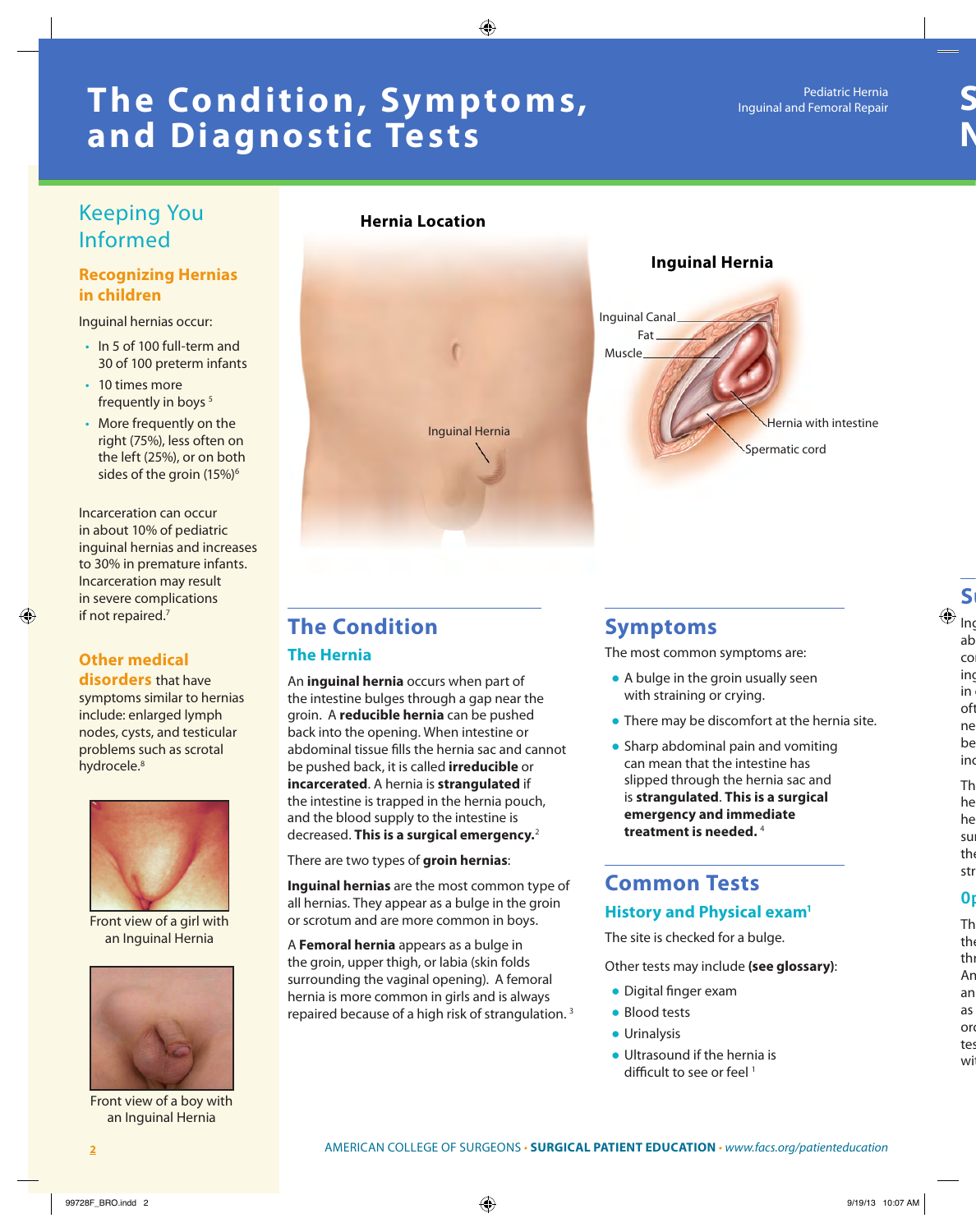# **Surgic al and Nonsurgical Treatment**



**Closure of Muscle After Hernia Removal Inguinal Hernia Single-Port Repair Single-Port Repair** 



# **Laparoscopic**



# **Surgical Treatment**

Inguinal hernia repair is performed in about 3 of 100 children and is the most common pediatric surgery.<sup>5</sup> Repair of an inguinal hernia is always recommended in children. Premature infants are often operated on before leaving the neonatal intensive care unit (NICU) because the risk of the hernia becoming incarcerated is greatest in early infancy.<sup>9</sup>

The type of operation depends on hernia size and location, your child's health, age, anesthesia risk, and the surgeon's expertise. An operation is the only treatment for incarcerated/ strangulated and femoral hernias.

#### **Open Hernia Repair**

The surgeon makes an incision above the hernia site, and the sac protruding through the gap in the muscles is repaired. An open repair can be done with local anesthesia. Pediatric repair is usually done as an open repair without mesh. If needed, orchidopexy (moving an undescended testicle down into the scrotum) will be done with the hernia repair.<sup>10</sup>

#### **Laparoscopic Hernia Repair**

The surgeon inserts small ports (hollow tubes) through punctures or small incisions in the abdomen. For children, the port is usually inserted through the umbilicus (belly button area). The abdomen is inflated with carbon dioxide gas to make it easier for the surgeon to see the internal organs. Surgical tools and a light are placed into the ports. The muscle at the hernia site is sutured together. The recurrence rate is the same as the open repair.<sup>11</sup> Singleport laparoscopic procedures using the umbilicus as the only access site are gaining popularity in both pediatric and adult surgery.<sup>12</sup>

# **Nonsurgical Treatment**

**Watchful waiting** is not recommended because of the high risk of incarceration, especially in young infants.<sup>1</sup>

# Keeping You Informed

#### **Open vs. Laparoscopic repair**

The open suture (sewn) repair is done most often in young children. It is a short procedure and can be done with local anesthesia. Local anesthesia (pain and numbing medication) can be injected near the hernia site or provided in the back near the spine (caudal block or spinal anesthesia). Complications of the open approach are rare.13

The laparoscopic approach allows the surgeon to see the vas deferens and other important vessels easily, which may cause less trauma and injury and a quicker return to normal activity. 5-14 The surgical incision size is reduced, and the other side of the groin can be inspected for a potential hernia.<sup>6</sup> Laparoscopic repair usually requires general anesthesia and takes longer. Studies differ on the amount of pain and recurrence of the hernia in children when laparoscopy is compared with the open suture repair. A laparoscopic repair with mesh is not recommended until age 20 years due to a child's continued growth and possible trauma to the vas deferens, which may result in infertility.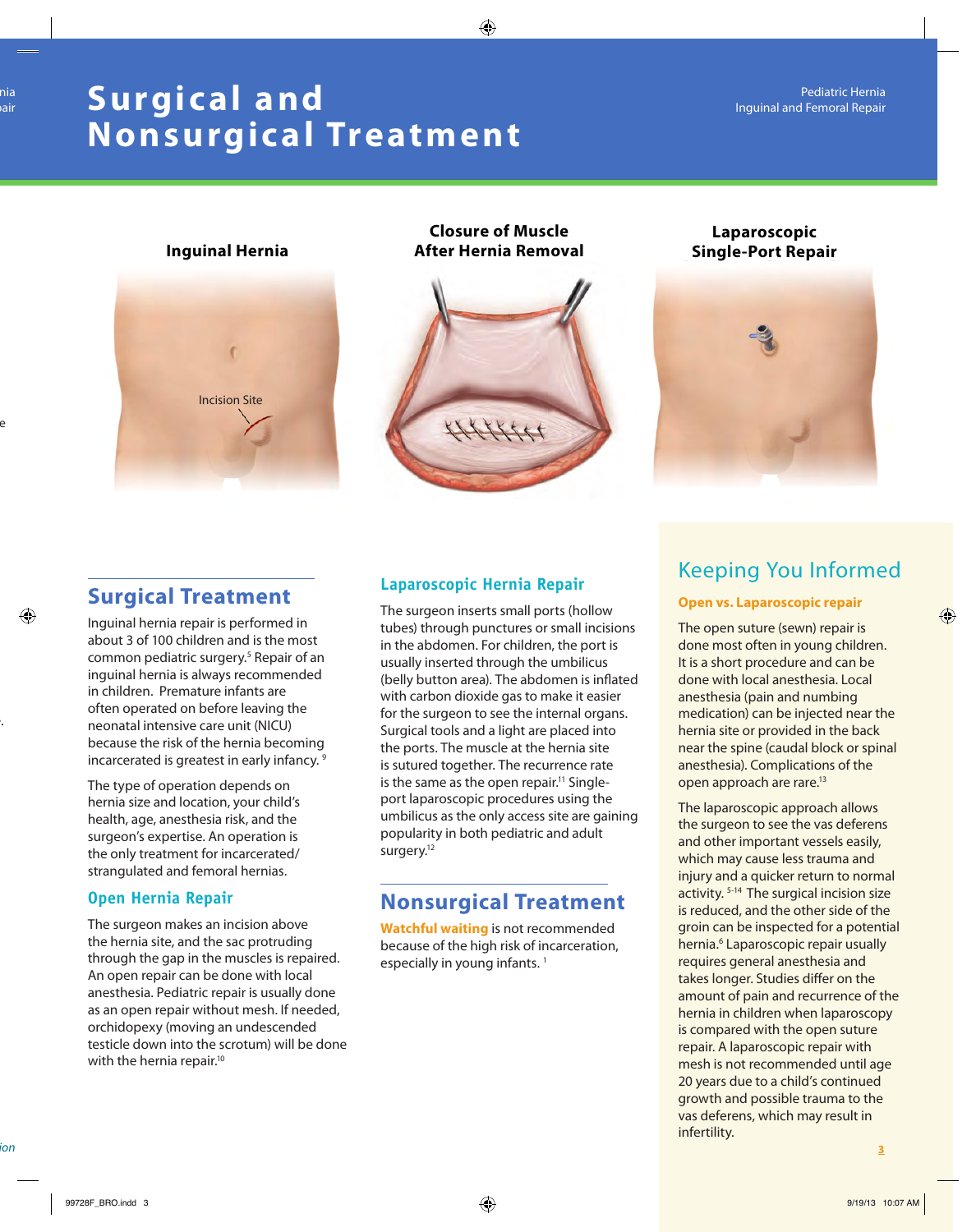# **Risks of this Procedure**

| <b>RISKS</b>                                                              | <b>WHAT CAN HAPPEN</b>                                                                                                                                                                                                                                                       | <b>KEEPING YOU INFORMED</b>                                                                                                                                                                                                                                                                                    |
|---------------------------------------------------------------------------|------------------------------------------------------------------------------------------------------------------------------------------------------------------------------------------------------------------------------------------------------------------------------|----------------------------------------------------------------------------------------------------------------------------------------------------------------------------------------------------------------------------------------------------------------------------------------------------------------|
| <b>Long-term pain</b>                                                     | Long-term groin pain following infant repair is rare.<br>Groin pain was reported in 28 of 1,000 adults who had a<br>hernia repair during childhood. <sup>15</sup>                                                                                                            | Pain is usually managed with acetaminophen or<br>ibuprofen, and most children resume normal activity in a<br>few days.                                                                                                                                                                                         |
| <b>Recurrence (hernia</b><br>comes back)                                  | Pediatric inguinal hernia reoccurs with open repair in:<br>10 in 1,000 children who had a full term birth; 150 of<br>1,000 premature infant repairs and 200 of 1,000 repairs<br>after incarceration. <sup>6</sup> Recurrence following laparoscopic<br>repair is 20 of 1000. | The majority of hernias recur within 5 years of repair. <sup>16</sup><br>Laparoscopic repair is recommended for recurrent hernias<br>because the surgeon avoids previous scar tissue. <sup>10</sup>                                                                                                            |
| <b>Testicular atrophy</b><br>(injury)                                     | A strangulated or incarcerated hernia can result in a<br>loss of blood supply to the testicles. This is reported<br>as occurring on average in 30 per 1,000 cases and<br>increases to 180 per 1,000 cases of emergency<br>strangulation repairs. <sup>1</sup>                | Testicular atrophy is reported only in cases of<br>strangulation and incarceration. Unless the testes are<br>necrotic, they should not be removed. <sup>1</sup>                                                                                                                                                |
| <b>Testicular or scrotal</b><br>pain/swelling                             | Fluid may accumulate in the scrotal sac (Hydrocele)<br>after 12 of 1,000 surgeries. <sup>6</sup>                                                                                                                                                                             | Scrotal swelling after pediatric inguinal hernia repair<br>usually resolves on its own. <sup>1</sup>                                                                                                                                                                                                           |
| <b>Injury to the vas</b><br>deferens                                      | The vas deferens carries the sperm from the scrotal area<br>to the penis. During hernia repair, it may be damaged.<br>This may not be recognized until adulthood. It is<br>reported to occur in less than 20 of 1,000 repairs. <sup>1</sup>                                  | Injury to the vas deferens during hernia repair in<br>childhood may be a reason for infertility in men. <sup>1</sup> Rare<br>cases of infertility caused by the use of mesh have also<br>surfaced. <sup>2</sup>                                                                                                |
| <b>Infection</b>                                                          | Pediatric wound infection is reported as 12 of 1,000<br>patients. <sup>6</sup>                                                                                                                                                                                               | Routine antibiotics are typically not given for inguinal or<br>femoral hernia repair.                                                                                                                                                                                                                          |
| latrogenic (related<br>to surgery)<br>undescended<br>testicle             | Failure to replace the testicles back in the scrotum<br>during hernia repair occurs in less than 10 in 1,000. <sup>1</sup>                                                                                                                                                   | In males, the testicles move (descend) from the abdomen<br>into the scrotum. In 40 of 1,000 full term infants and 300<br>of 1,000 premature infants the testicle remains in the<br>abdomen. In about half of babies, the testicle descends<br>into the scrotum by 6 months.                                    |
| <b>Injury to internal</b><br>organs - bowel,<br>bladder, blood<br>vessels | Injury can be caused by instruments inserted with<br>laparoscopic repair. Bowel/bladder injury is reported<br>as 1 per 1,000 and blood vessel injury is less than 1 per<br>1,000. 14                                                                                         | For bladder injury, a Foley catheter remains in place to<br>drain the urine until the bladder is healed. Rarely surgical<br>repair is needed. For bowel injury, the bowel is repaired<br>and/or a nasogastric tube is placed to keep the stomach<br>empty. Any injury to a blood vessel is repaired.           |
| <b>Anesthesia</b>                                                         | Most hernias are repaired on an outpatient basis. An<br>overnight stay is usually indicated for full-term infants<br>less than 3 months old. <sup>16</sup> Local (spinal) anesthesia may<br>be used in premature infants less than 36 weeks old. <sup>1</sup>                | Anesthesia complications are extremely rare. There is no<br>difference in cardiac and respiratory problems between<br>general and local anesthesia in premature infants. <sup>1</sup><br>Children can expect to resume normal activity 48 hours<br>after surgery. <sup>16</sup>                                |
| <b>Respiratory</b><br>complications                                       | Apnea (periods of not breathing) right after the<br>operation is seen in 47 of 1,000 premature infants. <sup>17</sup><br>Premature infants with large hernia repairs need help<br>breathing from a machine (mechanical ventilation) in<br>340 of 1,000 cases. <sup>18</sup>  | Apnea is associated with premature infants who had a<br>history of apnea and other medical problems prior to<br>hernia repair. <sup>17</sup> When large hernia contents are placed<br>back in the abdomen of a premature infant, abdominal<br>pressure on the lungs causes difficulty breathing. <sup>18</sup> |
| <b>Heart/cardiac</b><br>complications                                     | There are no reports of heart complications related<br>specifically to a hernia operation.                                                                                                                                                                                   | Other health problems increase the risk for heart and<br>anesthesia related complications. Your anesthesia<br>provider will suggest the best anesthesia option for your<br>child.                                                                                                                              |
| <b>Death</b>                                                              | No deaths are reported directly related to pediatric<br>inguinal and femoral hernia repair.                                                                                                                                                                                  | The risks of complications and possible death are greater<br>with strangulated and incarcerated hernia repairs. <sup>1</sup>                                                                                                                                                                                   |

*\*The data has been averaged per 1,000 cases*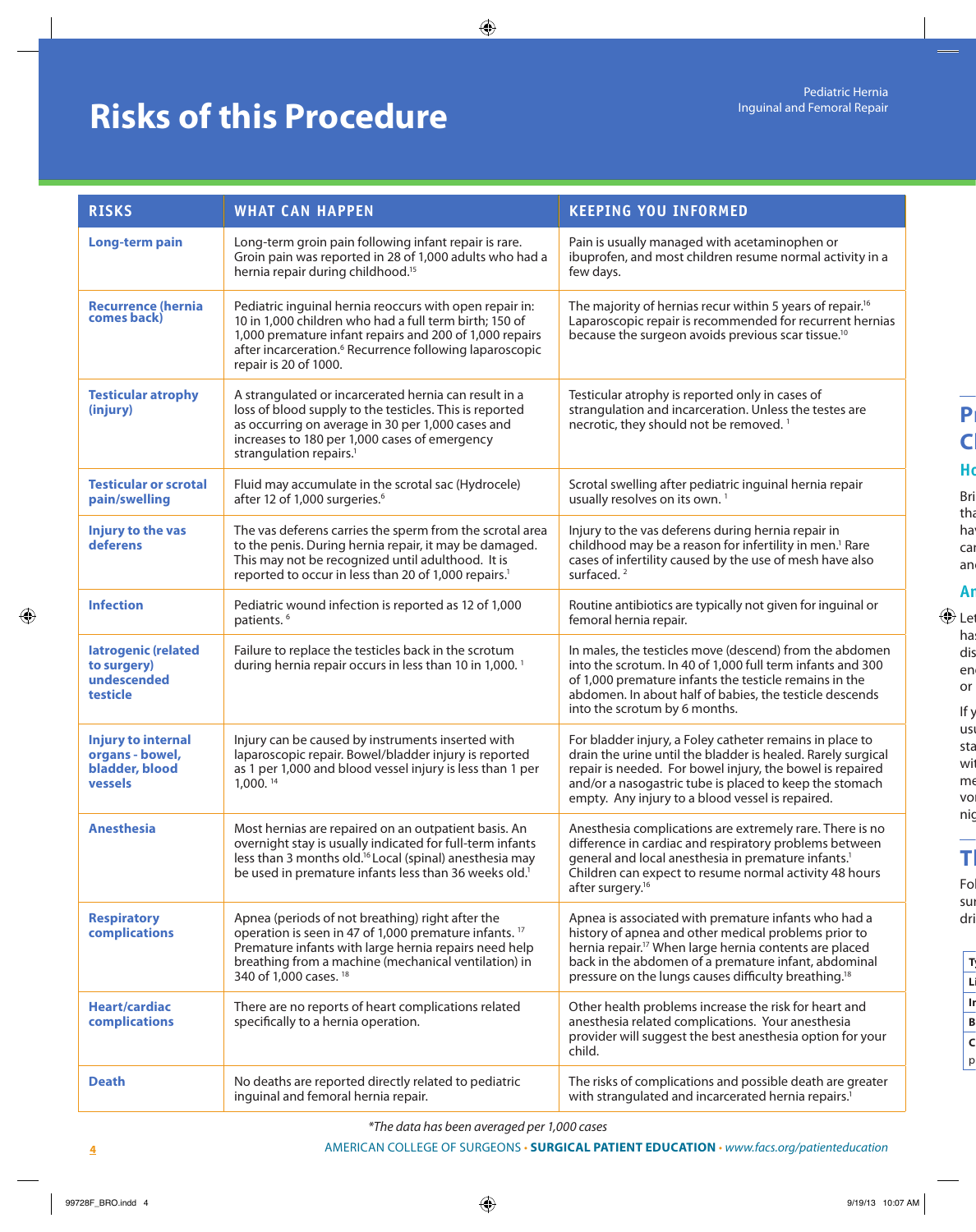# **Expectations: Preparing for Your Child's Operation**



# **Preparing for Your Child's Operation**

#### **Home Medication**

Bring a list of any medications and vitamins that your child is taking. Some medications may have to be adjusted before the operation and can affect your child's recovery and response to anesthesia.

#### **Anesthesia**

Let your anesthesia provider know if your child has allergies, neurologic disease (epilepsy), heart disease, stomach problems, lung disease (asthma), endocrine disease (diabetes, thyroid conditions), or loose teeth.

If your child is having local anesthesia they will usually go home the same day. They may need to stay longer if they have had laparoscopic surgery with general anesthesia, a larger hernia with mesh repair, an incarcerated hernia, nausea, or vomiting. All hospitals allow a parent to stay the night in a room with their child.

# **The Day of Your Operation**

Follow these guidelines or those provided by your surgeon for when your child should stop eating or drinking.19

| Type:                                            | Limit: |
|--------------------------------------------------|--------|
| Light meal: Toast, cereal, soup                  | 6 hrs  |
| Infant formula or milk products                  | 6 hrs  |
| Breast milk, orange juice                        | 4 hrs  |
| <b>Clear liquids:</b> Water, fruit juice without | 2 hrs  |
| pulp, clear tea or carbonated beverages          |        |

- They should bathe or shower and clean their abdomen with mild antibacterial soap.
- They should brush their teeth and rinse their mouth with mouthwash.
- Do not shave the surgical site; the surgical team will clip the hair near the incision if necessary.

## **What to Bring**

- Insurance card and identification
- List of medicines
- Loose-fitting, comfortable clothes
- Slip-on shoes that don't require your child to bend over
- Favorite toy or book for recovery period

# **What You Can Expect Safety Checks**

An identification (ID) bracelet and allergy bracelet with your child's name and hospital/clinic number will be placed on their wrist. These should be checked by all health team members before providing any procedures or giving your child medication. The surgeon will mark and initial the operation site if an operation on only one side is planned.

#### **Fluids and Anesthesia**

An intravenous line (IV) will be started to give your child fluids and medication. This is usually inserted after your child is asleep in the operating room.

General anesthesia is most often used and your child will be asleep and pain free for this surgery.<sup>1</sup> A tube will be placed down your child's throat to help your child breathe during the operation. For spinal anesthesia, a small needle with medication will be placed in their back alongside the spinal column. They will be awake but pain free.

#### **After the Operation**

Your child will be moved to a recovery room where their heart rate, breathing rate, oxygen saturation, and blood pressure will be closely watched. Be sure all visitors wash their hands.

#### **Preventing Pneumonia and Blood Clots**

Movement and deep breathing after the operation can help prevent postoperative complications such as blood clots, fluid in the lungs, and pneumonia.

# **Ouestions** to Ask

#### **About my child's operation:**

- What are the side effects and risks of anesthesia?
- What technique will be used to repair the hernia (laparoscopic or open; Steri-strips, glue, or sutures)?
- What are the risks of this procedure for my child?
- Will you be performing the entire operation yourself?
- What level of pain should I expect my child to have and how will it be managed?
- How long will it be before my child can return to normal activities (school, play, sports)?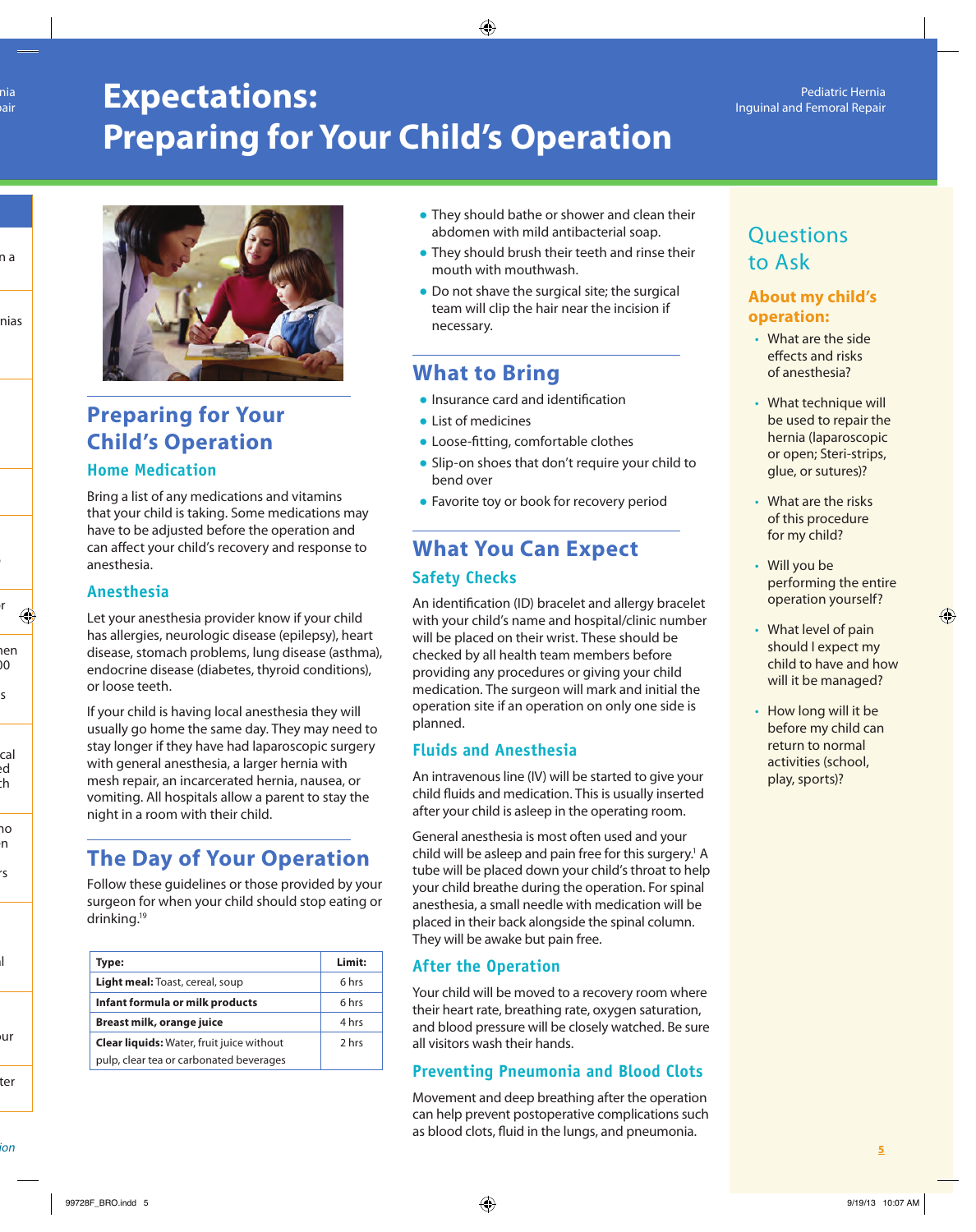# **Recovery and Discharge**

# Keeping You Informed

#### **High-Fiber Foods**

Foods high in fiber include beans, bran cereals and whole-grain breads, peas, dried fruit (figs, apricots, and dates), raspberries, blackberries, strawberries, sweet corn, broccoli, baked potatoes with skin, plums, pears, apples, greens, and nuts



 Do not lift anything over 10 pounds. A gallon of milk weighs 9 pounds.

### **Thinking Clearly**

If general anesthesia is given, it is not unusual for some children to feel upset and confused as anesthesia is wearing off. Your child may need more sleep than usual the first day home, and allowing them to wake naturally should help.

#### **Nutrition**

When your child wakes up from the anesthesia, they will be able to drink small amounts of liquid. If they do not feel sick, they can return to their regular diet.

#### **Activity**

- Your child will slowly increase their activity. They should get up and walk every hour or so to prevent breathing problems, pneumonia, and constipation.
- There is no lifting, climbing, or strenuous physical activity for several weeks following surgical repair of an inguinal hernia.
- Children can usually return to normal activities within a few days. 19

## **Return to School**

After recovery, your child should be able to return to school or day care in 2 to 3 days.

## **Wound Care**

- **Always wash your hands** before and after touching near the incision site.
- Your child may have Steri-strips over the incision site. These will fall off in 7 to 10 days. There may be a clear dressing over the Steri-strips which can usually be removed after 48 hours.
- Your child may shower or bathe after 2 days but avoid prolonged soaking.
- A small amount of drainage from the incision is normal. If the dressing is soaked with blood, call your surgeon.





**Handwashing Steri-strips**

- Do not allow your child to wear tight or rough clothing. It may rub against the incisions and make it harder for them to heal.
- Protect the new skin, especially from the sun. The sun can burn and cause darker scarring.
- The incision will heal in about 4 to 6 weeks and will become softer and continue to fade over the next year.

#### **Bowel Movements**

Avoid straining with bowel movements. Increasing the fiber in your child's diet with high-fiber foods and drinking 8 to 10 glasses of fluid daily can help keep stools soft.

#### **Pain**

Most children have little to no pain after the repair of an inguinal hernia. Children's acetaminophen (Tylenol), ibuprofen, or Tylenol with hydrocodone (Lortab elixir) can be used to relieve pain, with most children needing only 1 to 2 doses. Throat lozenges or popsicles for sore throat pain or dryness from the tube placed in the throat during anesthesia can also help.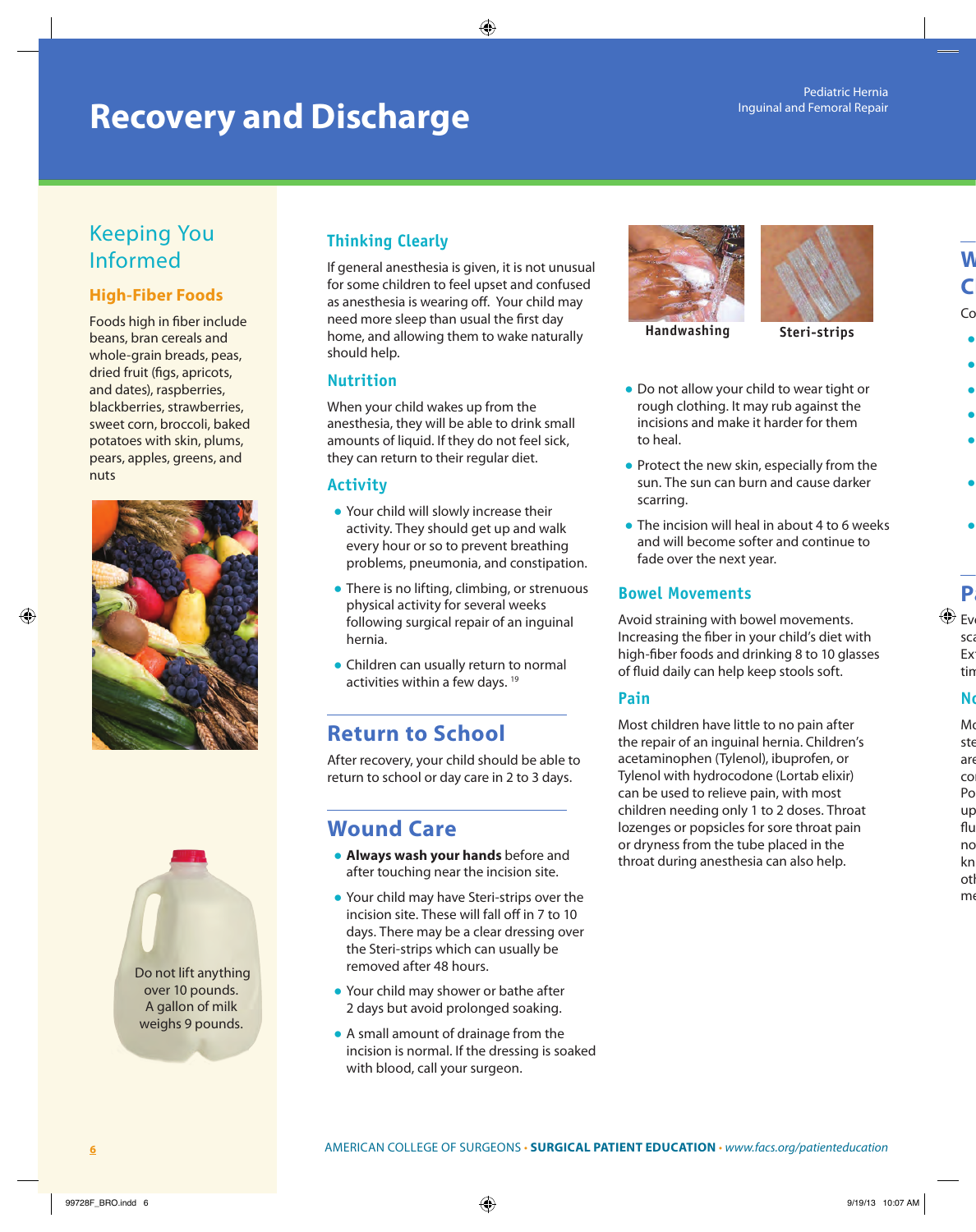# **When to Contact Your Child's Surgeon**

Contact your child's surgeon if your child has:

- Pain that will not go away
- Pain that gets worse
- A fever of more than 101°F or 38.3°C
- Vomiting
- Swelling, redness, bleeding, or bad-smelling drainage from the wound site
- Strong or continuous abdominal pain or swelling of the abdomen
- No bowel movement 2 to 3 days after the operation

### **Pain Control**

Everyone reacts to pain in a different way. A pain scale will be used to measure your child's pain. Extreme pain puts extra stress on the body at a time when the body needs to focus on healing.

#### **Non-Narcotic Pain Medication**

Most non-opioid analgesics are classified as nonsteroidal anti-inflammatory drugs (NSAIDs). They are used to treat mild pain and inflammation or combined with narcotics to treat severe pain. Possible side effects of NSAIDs are stomach upset, bleeding in the digestive tract, and fluid retention. These side effects usually are not seen with short-term use. Let your doctor know if your child has allergies, diabetes, or any other conditions that might interact with pain medication.

#### **Pain Control without Medicine**

- **Distraction** will help your child focus on other activities instead of their pain. Reading to your child, playing quiet games, or other engaging activities can help them cope with mild pain and anxiety.
- **Imagery** will help your child think of other pleasant thoughts may also distract them from the pain or discomfort. Ask your child to close their eyes and imagine a beautiful place or feeling they have seen or experienced.



#### **OTHER INSTRUCTIONS:**

#### **FOLLOW-UP APPOINTMENTS**

WHO:

DATE:

PHONE: